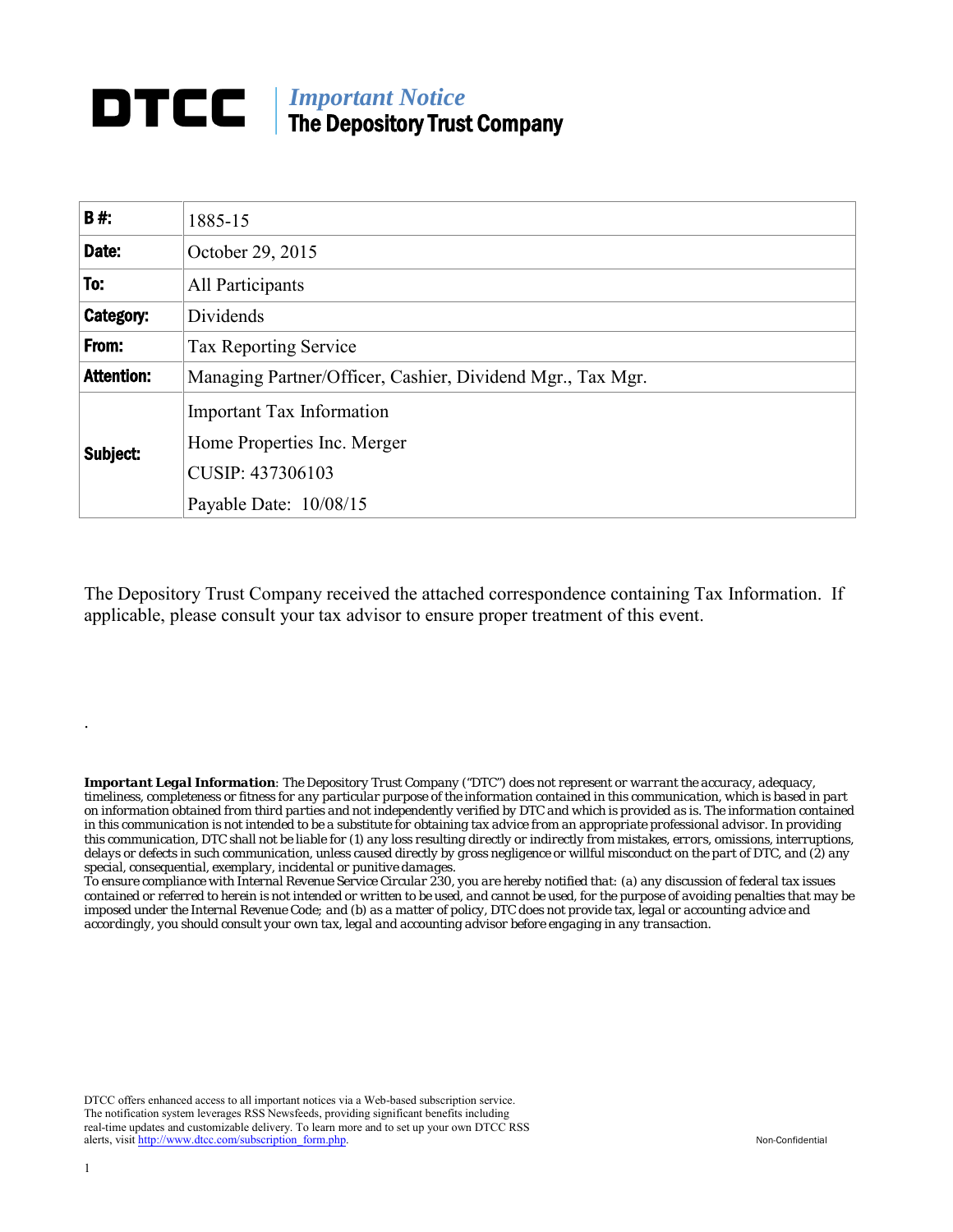

850 Clinton Square Rochester, New York 14604 (585) 546-4900 ▲ FAX (585) 546-5433 www.homeproperties.com

October 29, 2015

The Depository Trust & Clearing Corporation 55 Water Street New York, NY 10041

Ladies and Gentlemen,

This letter is being delivered to you at your request to clarify and confirm certain withholding requirements under Section 1445(e) the Internal Revenue Code of 1986, as amended (the "Code") with respect to non-U.S. holders of shares of Home Properties, Inc. ("Home") common stock who receive merger consideration in connection with the REIT merger as discussed under the headings "Material U.S. Federal Income Tax Consequences—Consequences of the REIT Merger to Non-U.S. Holders of Shares of Home REIT Common Stock--Distribution of Gain from the Disposition of U.S. Real Property Interests" and "Material U.S. Federal Income Tax Consequences—Consequences of the REIT Merger to Non-U.S. Holders of Shares of Home REIT Common Stock- Taxable Sale of Shares of Home REIT Common Stock" included the Form DEFM14A filed by Home on August 27. 2015 (the "Proxy"). Defined terms not defined in this letter shall have the meanings ascribed to those terms in the Proxy.

#### **As-Filed Proxy Discussion**

The following discussion is included in the Proxy under the headings "Material U.S. Federal Income Tax Consequences—Consequences of the REIT Merger to Non-U.S. Holders of Shares of Home REIT Common Stock- Distribution of Gain from the Disposition of U.S. Real Property Interests" and "Material U.S. Federal Income Tax Consequences—Consequences of the REIT Merger to Non-U.S. Holders of Shares of Home REIT Common Stock—Taxable Sale of Shares of Home REIT Common Stock:"

Distribution of Gain from the Disposition of U.S. Real Property Interests. As noted above, we intend to take the position that the merger consideration received in exchange for shares of Home REIT common stock in the REIT merger will be subject to tax in accordance with Notice 2007-55. Assuming that the IRS position described in Notice 2007-55 is correct, the treatment under "-Taxable Sale of Shares of Home REIT Common Stock" below would not apply to the payment of the merger consideration to you and you would be taxed under FIRPTA, unless a special exception for small holders applies (the "5% Exception," discussed below).

As described in the following paragraph, if the tax treatment set forth in Notice 2007-55 applies to the REIT merger, a non-U.S. holder generally will be subject to U.S. federal income tax on a net basis (and to withholding) to the extent the deemed liquidating distribution received from us is attributable to gain from the sale of our United States real property interests. However, the 5% Exception would apply to a non-U.S. holder of shares of Home REIT common stock if the non-U.S. holder did not own more than 5% of the shares of Home REIT common stock at any time during the one-year period ending on the date of the REIT merger. If the 5% Exception were to apply to a non-U.S. holder, the FIRPTA tax would not apply, but the portion of the merger consideration that otherwise would have been subject to tax under FIRPTA would instead be treated as an ordinary dividend distribution from us, in which case such amount would be subject to U.S. federal withholding tax at a 30% rate, subject to any applicable treaty rate reduction. In view of the FIRPTA tax and withholding that will apply to a non-U.S. holder's receipt of the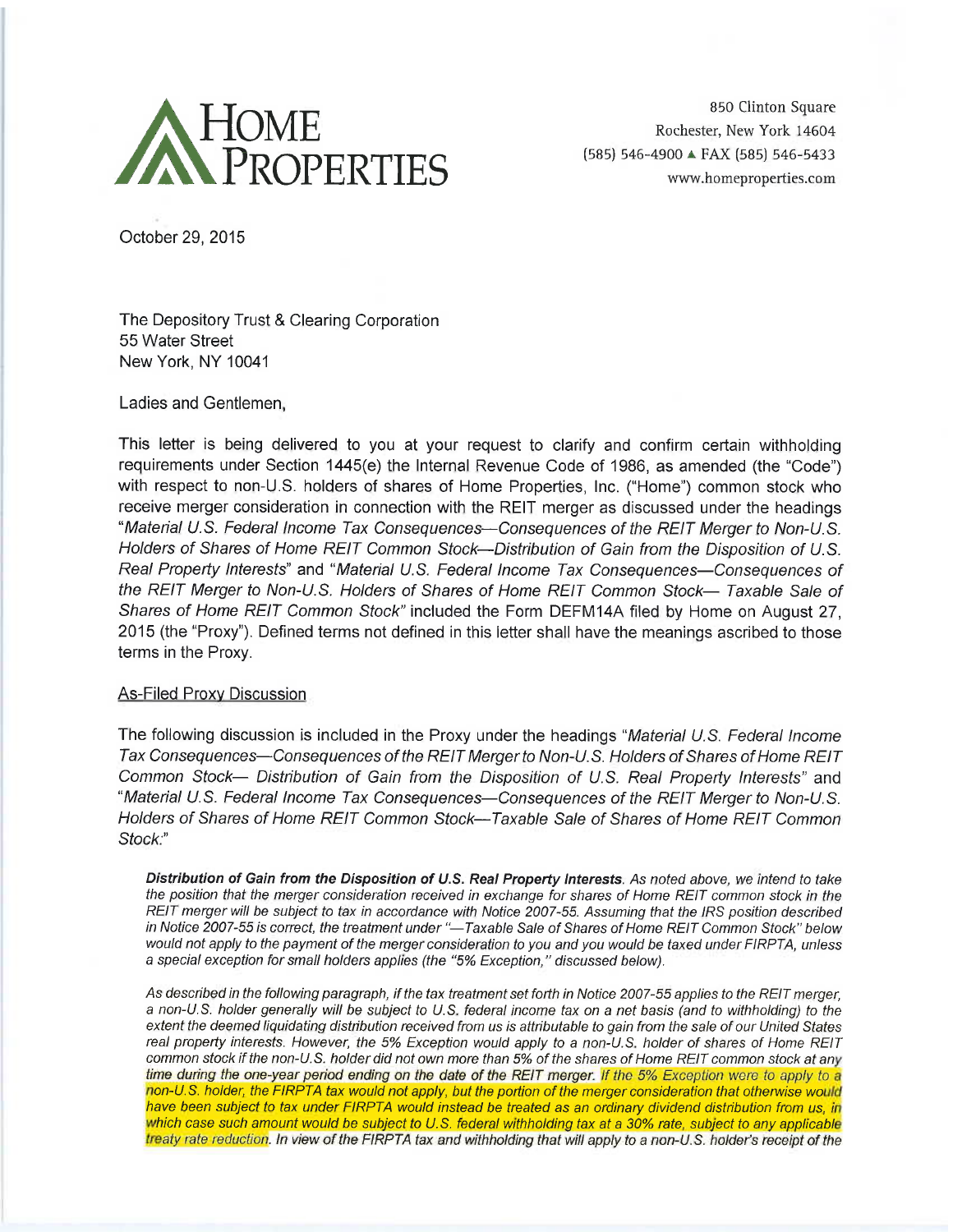merger consideration, non-U.S. holders are urged to consult with their tax advisors regarding the possible application of those provisions and the possibility of selling their shares prior to the REIT merger.

To the extent the tax treatment set forth in Notice 2007-55 applies, and to the extent the merger consideration received by non-U.S. holders in the REIT merger is attributable to gain from the deemed sale of our United States real property interests (which we expect to be a substantial portion of such merger consideration), then, subject to the 5% Exception described above, such amount will be treated as income effectively connected with a U.S. trade or business of the non-U.S. holder and generally will be subject to U.S. federal income tax on a net basis in the same manner as a U.S. holder. In that event, corporate non-U.S. holder will also be subject to an additional 30% branch profits tax (or such lower rate as may be specified by an applicable income tax treaty). In addition, 35% (or 20% to the extent provided in Treasury Regulations) of any such amounts paid to a non-U.S. holder will be withheld and remitted to the IRS.

If the tax treatment set forth in Notice 2007-55 were not to apply, the 35% withholding tax described above would not apply, and a non-U.S. holder would instead be subject to the rules described below under "-Taxable Sale of Shares of Home REIT Common Stock."

Taxable Sale of Shares of Home REIT Common Stock. The tax consequences described in this section titled -Taxable Sale of Shares of Home REIT Common Stock" would apply to a sale of shares of common stock by a non-U.S. holder preceding the REIT merger and, if the tax treatment set forth in Notice 2007-55 were not to apply to the REIT merger, also to a non-U.S. holder's receipt of merger consideration in the REIT merger (which would be treated as a sale of its Home REIT shares). As stated above, we intend to take the position that Notice 2007-55 applies to the REIT merger. Accordingly, the tax treatment described in this section titled "-Taxable Sale of Shares of Home REIT Common Stock" is expected to apply only to a sale of shares of common stock by the non-U.S. holder preceding the REIT merger.

Subject to the discussion of backup withholding below on a taxable sale of shares of Home REIT common stock. a non-U.S. holder should not be subject to U.S. federal income taxation on any gain recognized unless: (1) the gain is effectively connected with the non-U.S. holder's conduct of a trade or business in the United States, or, if an applicable income tax treaty applies, the gain is attributable to a permanent establishment maintained by the non-U.S. holder in the United States; (2) the non-U.S. holder is an individual present in the United States for 183 days or more in the taxable year of the REIT merger and certain other requirements are met; or (3) the non-U.S. holder's shares of common stock constitute United States real property interests under FIRPTA.

A non-U.S. holder whose gain is effectively connected with the conduct of a trade or business in the United States will generally be subject to U.S. federal income tax on such gain on a net basis in the same manner as a U.S. holder. In addition, a non-U.S. holder that is a corporation may be subject to the 30% branch profits tax on such effectively connected gain described in clause (1) of the previous paragraph.

A non-U.S. holder who is an individual present in the United States for 183 days or more in the taxable year of the sale and who meets certain other requirements will be subject to a flat 30% tax on the gain recognized on the sale, which may be offset by U.S. source capital losses. In addition, the non-U.S. holder may be subject to applicable alternative minimum taxes.

If a non-U.S. holder's common stock constitutes a United States real property interest under FIRPTA, any gain recognized by such holder on a sale of such stock will treated as income effectively connected with a U.S. trade or business of the non-U.S. holder and generally will be subject to U.S. federal income tax on a net basis in the same manner as a U.S. holder. A non-U.S. holder's shares of common stock generally will not constitute a United States real property interest if either (1) we are a "domestically controlled qualified investment entity" at the time of the sale, or (2) both (a) shares of Home REIT common stock are regularly traded on an established securities market at the date of the sale and (b) the non-U.S. holder holds 5% or less of the total fair market value of shares of Home REIT common stock at all times during the shorter of (x) the five-year period ending with the date of the sale and (y) the non-U.S. holder's holding period for the common stock. We believe that Home REIT common stock is regularly traded on an established securities market as of the date of this Proxy Statement. A "qualified investment entity" includes a REIT. Assuming we qualify as a REIT, we will be a "domestically controlled qualified investment entity" at the time of the sale if non-U.S. holders held directly or indirectly less than 50% in value of shares of Home REIT common stock at all times during the five-year period ending with the sale. While we believe that we currently are a domestically controlled REIT, no assurances can be given that the actual ownership of our stock has been or will be sufficient for us to qualify as a "domestically controlled qualified investment entity" at the time of any sale.